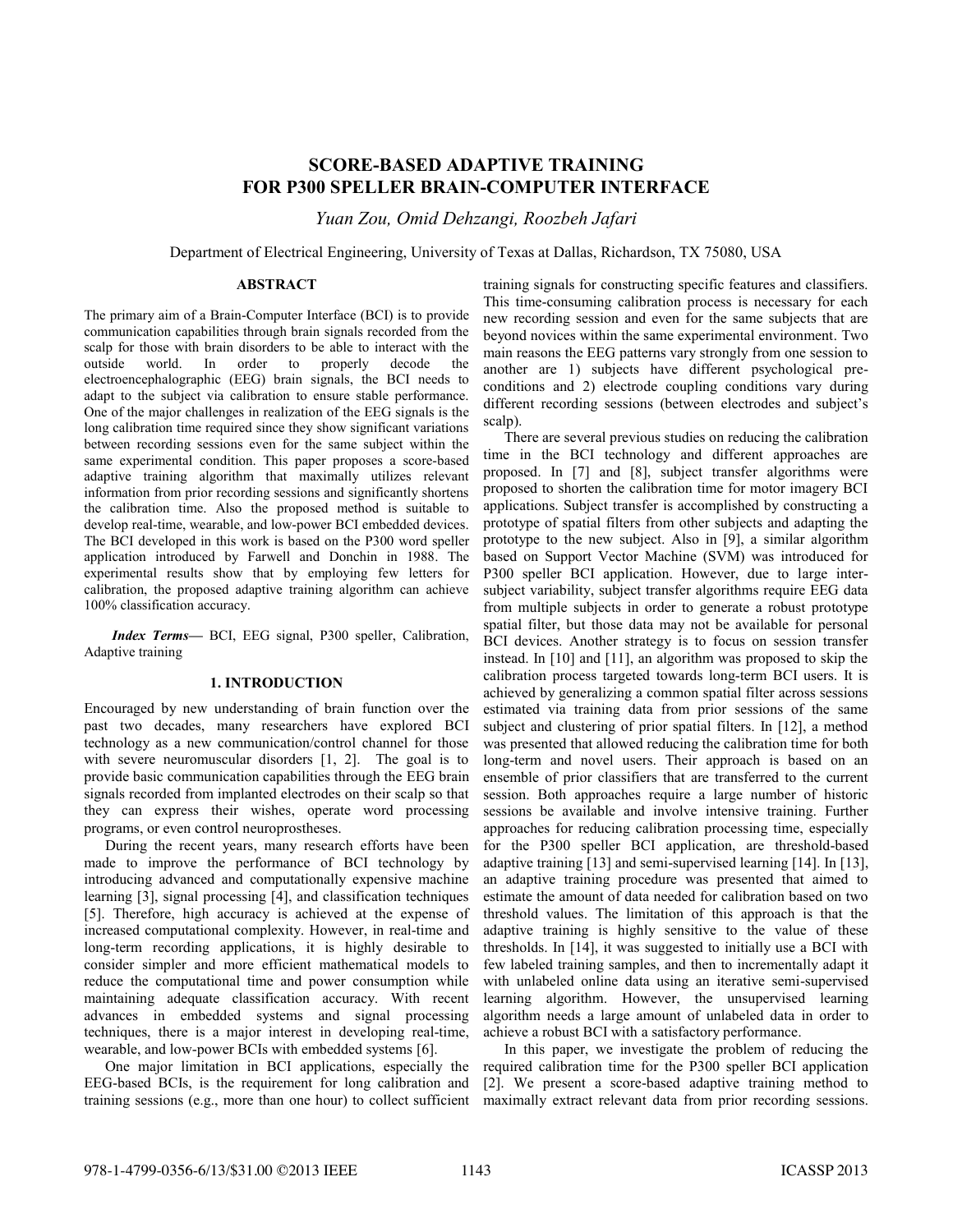To achieve this goal, minimal new recorded data are combined with the complementary data from prior sessions in a two-stage procedure. First, the low quality recorded data caused by artifacts or distraction are rejected based on a similarity score so that the quality of data for further processing is guaranteed. Then, a log-likelihood score-based elimination algorithm is designed to select the most complementary data from prior sessions to train the classifier. Our proposed method significantly shortens the calibration time and at the same time, it does not involve high computational signal processing such as Independent Component Analysis (ICA). Also, the EEG signals in our experiments are recorded from a dry electrode system which is more convenient to wear compared to gel-based electrodes used in previous studies. Therefore, it is suitable for long-term recording applications and is easy to implement in real-time, wearable, and low-power BCI embedded devices. The experimental results show that by using a few letters during the calibration procedure, the proposed adaptive training algorithm achieves 100% accuracy. Even with no calibration data provided, the proposed algorithm can achieve 79% accuracy.

The paper is organized as follows. Section 2 describes the P300 speller experimental setting. Section 3 proposes the motivation and principle of our proposed score-based adaptive training method. Then, section 4 explains the experimental results and conclusions are presented in section 5. Finally, section 6 shows the relation to prior works

## **2. TASK AND DATA ACQUISITION**

The BCI application investigated in this paper is the P300 speller introduced in [2]. It enables users to spell a word from a  $6\times6$ matrix that includes all the alphabet letters as well as other useful symbols (Fig. 1). The rows or columns intensify sequentially in a random order. To spell a word, the subjects are instructed to focus on the letter they wish to communicate by counting the number of times it intensifies. In response, a P300 evoked potential is elicited in the brain which is a positive deflection in the EEG after 300ms [15]. By identifying this P300 pattern, it is possible to infer the attended letter.

 Six healthy subjects with no previous experience with the P300 speller participate in the experiment. EEG data are acquired using g.USBamp amplifier (g.tec Medical Engineering GmbH, Austria) and the BCI software platform BCI2000 [16] in a P300 speller scenario. Signals are recorded at 256 Hz sampling rate from 8 g.HASARA active dry electrodes from Fz, Cz, Pz, P3, P4, PO7, PO8, Oz and referenced at right mastoid.

 For each subject, two to five sessions of data was recorded. In each session, the subject was instructed to choose between 20-30 letters. For each letter, the intensification lasts for 250 ms followed by a 125 ms blank interval. Twelve intensifications make up one epoch which covers all the rows and columns. 15 epochs are carried out for each letter. Thus for one letter, there are  $15\times12 = 180$  intensifications. The task of the P300 speller is to identify the subject's desired letter based on the EEG data collected during the 180 intensifications.

## **3. THE PROPOSED ALGORITHM**

Our proposed approach is a two-stage score-based adaptive training algorithm. In the first stage, the low quality recorded data are rejected based on a similarity score as the preprocessing

|  |           | A B C D E F   |  |
|--|-----------|---------------|--|
|  |           | G H I J K L   |  |
|  |           | <b>MNOPQR</b> |  |
|  |           | S T U V W X   |  |
|  |           | Y Z 1 2 3 4   |  |
|  | 5 6 7 8 9 |               |  |

**Fig1**. P300 speller matrix with one row intensified

procedure. In the second stage, an adaptive data selection approach, based on log-likelihood score, is presented in the classifier training procedure.

## **3.1 Preprocessing: trial rejection**

The raw EEG data consist of useful trials carrying discriminative information to detect the target letter. They also include low quality recorded data caused by some artifacts (e.g., eye movement) or due to the subject losing attention, etc. Each trial is composed of all data samples between 0-800 ms from the beginning of target letter intensification. In order to achieve better classification performance, the bad trials need to be rejected in the preprocessing stage to improve the data quality. The most common method used for artifact removal is ICA [17]. However, ICA is not a good preprocessing candidate for realtime applications due to the high computation requirement. In this paper, we present a template matching algorithm based on a similarity score for trial rejection in the preprocessing stage that is straightforward, easy to implement and at the same time leads to high performance. The template is defined based on the average of *k* target trials in which the P300 pattern is most likely present (k=30 used in this paper),

$$
Temp_h = \frac{1}{k} \sum_{i=1}^{k} Trial_i
$$
 (1)

where  $Temp<sub>h</sub>$  is the template for the electrode channel  $h$ , and  $Trial<sub>i</sub>$  is the *i*-th target trial. Then, we calculate the similarity score between each single trial and the template as below,

$$
\mu_h^i = 1 - \frac{\sqrt{\sum_{j=1}^n (Trial_i(j) - Temp_h(j))^2}}{\sqrt{n}} \tag{2}
$$

where *i* is the trial index,  $j = \{1, 2, ..., n\}$  is the sample index in each trial, and  $\mu_h^i$  is the similarity score between the *i*-th trial and the channel *h*. Assuming that each recorded sample is normalized to the interval [0, 1], the above measure maps the similarities between the trial *i*-th and the *h*-th template to a real number in the interval [0,1]. Then, we obtain a ranking according to the score,  $\mu_h^i$  that rejects the trials corresponding to the *λ* lowest scores for each channel. Therefore, the trials corresponding to the eye movement, muscle artifacts, or distraction are rejected to guarantee the quality of data for further processing.

#### **3.2. Score-based adaptive data selection**

A major limitation in EEG-based BCIs is the requirement for collecting sufficient training data at the beginning of every session (i.e. calibration) for constructing robust features and classifiers. One way to resolve this issue is to employ previously recorded data to adapt with the new session. Even if we obtain data from multiple prior sessions, it might not be useful for this purpose due to the inter-session variability. Therefore, we need to design a mechanism to select the most relevant data from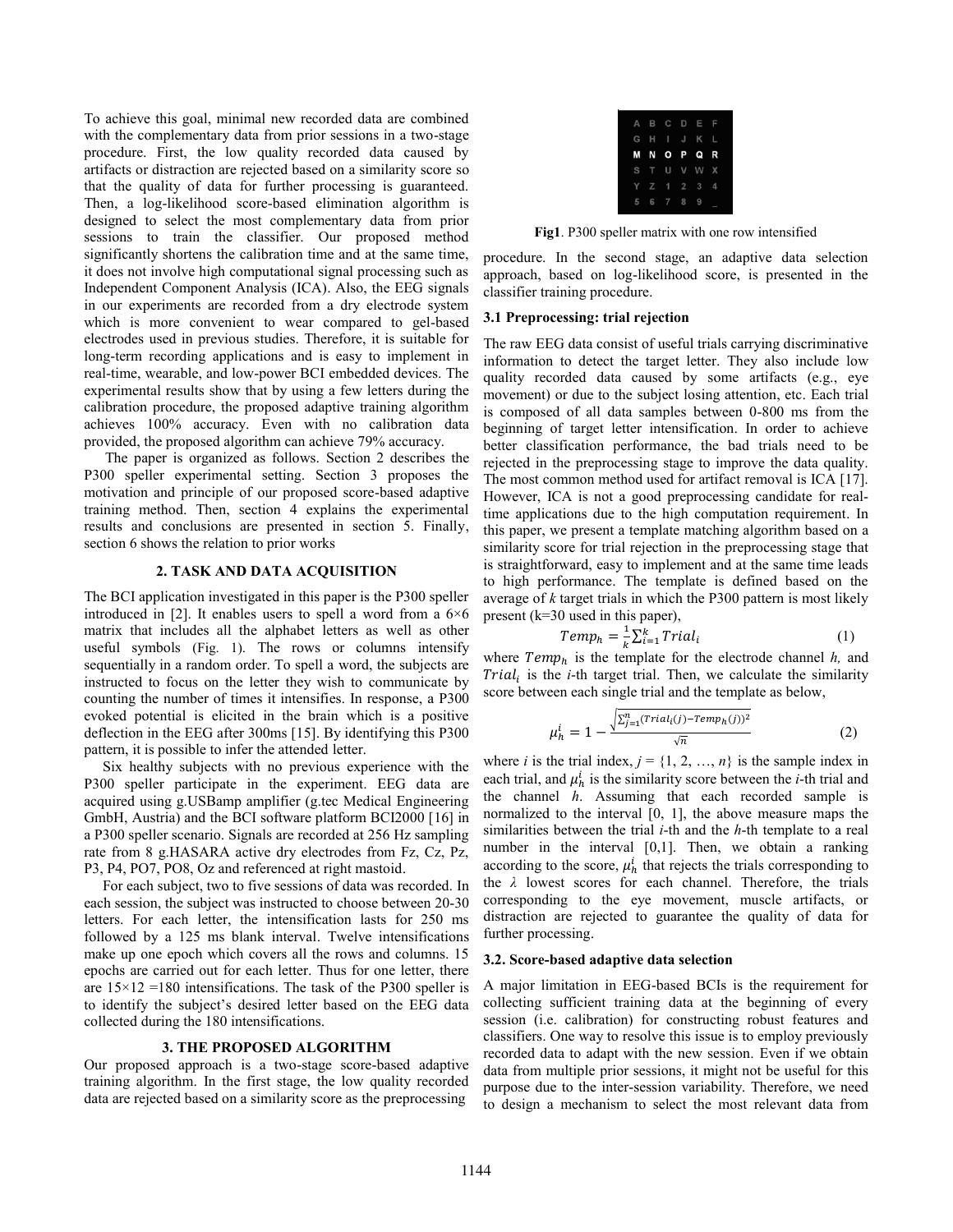prior sessions and combine with minimal, currently-available data in the new session. In this section, we propose a scorebased adaptive data selection algorithm based on the backward elimination procedure [18], described in Algorithm 1. In this algorithm, the function  $[i_{max}, f(i_{max})] = max_{i \in N} {f(i)}$  returns  $i_{max}$ , the value of *i* for which  $f(i)$  is maximum, and the maximum value is denoted by *f*(*imax*). The function, *train&test*(*D\_Training, D\_Testing*) is conventionally supposed to return the accuracy obtained by training the classifier on *D\_Training* data and testing on *D\_Testing* data,

$$
Accuracy_{\varphi} = TP_{\varphi} - FP_{\varphi} \tag{3}
$$

where  $TP_{\varphi}$  and  $FP_{\varphi}$  are the set of true positive and false positive for the letter *φ*, respectively. However, the accuracy measure may be too coarse to capture the discriminative information among different letters. Therefore in this paper, we define the function *train&test*(*D\_Training, D\_Testing*) to return ̂*coreφ*, as the soft accuracy measure for the test target letter  $\varphi$  within all rows and columns. In this way, the scores are obtained by Stepwise Linear Discriminant Analysis (SLDA) training on *D\_Training* data and testing on *D\_Testing* data based on the approach in [6].  $Sc_p$  is the original score of the input **x** for the row/column *p* defined by,

$$
Sc_p(\mathbf{x}) = \sum_{i=1}^{ep} S_i(\mathbf{x})
$$
\n(4)

where  $s_i$  is the decision score calculated by SLDA classifier for epoch *j*. *ep* is the total number of epochs. In this paper, *ep*=15. Assuming the target letter *φ* is located at row *p*, and column *q*, the likelihood of the letter  $\varphi$  is  $Sc_{\varphi} = Sc_{p} + Sc_{q}$ . As the distribution of the scores for each target letter may be different due to variability of the brain signals, the scores are less compatible across different letters. Hence, score normalization is a necessary step to provide consistency over the output scores of the classifier. The log-likelihood ratio score normalization for the letter  $\varphi$  is calculated as below,

$$
llr_{\varphi}(\mathbf{x}) = Sc_{\varphi}(\mathbf{x}) - \log \left( \frac{1}{M-1} \sum_{i=1, i \neq p}^{M} \sum_{j=1, j \neq q}^{M} \exp \left( Sc_{i}(\mathbf{x}) + Sc_{j}(\mathbf{x}) \right) \right) (5)
$$

where  $M=6$  is the number of rows/columns in the matrix,  $llr_{\varphi}$  is the log-likelihood score for the letter  $\varphi$ , and exp(.) is the exponential function. Therefore,  $\hat{S}core_{\varphi}$ , the soft accuracy measure for the test target letter  $\varphi$  is calculated as,

$$
\hat{S}core = \sum_{\forall \mathbf{x}_i \in TP} \max_{j=1,\dots,c} \{ llr_j(\mathbf{x}_i) \} - \sum_{\forall \mathbf{x}_i \in FP} \max_{j=1,\dots,c} \{ llr_j(\mathbf{x}_i) \} \tag{6}
$$

where *c* is the number of target letters and *TP* and *FP* are the set of true positive and false positive data, respectively. If the index of the winner class for the input  $\mathbf{x}_i$  is equal to  $\varphi$  (i.e.  $\arg \max \left\langle llr_j(\mathbf{x}_i)\right\rangle = \varphi$ ), 1,..., *j c*

$$
\mathbf{x}_{i} \in TP \iff True\_label(\mathbf{x}_{i}) = \varphi
$$
\n
$$
\mathbf{x}_{i} \in FP \iff True\_label(\mathbf{x}_{i}) \neq \varphi
$$
\n(7)

 ̂*core* is a soft measure for the overall performance of the system that is expected to capture more discriminative information than the *Accuracy* measure.

Using Algorithm 1, a training set  $D_t = \{C_1, C_2, ..., C_{N_s}\}\$ including the total  $N_s$  letters is first generated.  $C_i$  is the subset

**Algorithm 1**: Adaptive data selection algorithm

| <b>Input:</b> $D_{tr}$ : original training data; $D_{dev}$ : The development data   |
|-------------------------------------------------------------------------------------|
| <b>Output</b> : $S_n$ : final selected subset of training data                      |
| <b>Initialize</b> : baseline score: $\hat{Score}_B = train\&test(D_{tr}, D_{dev});$ |
| Remaining <sub>0</sub> = $Dtr$ ; n=1; N <sub>t</sub> = N <sub>s</sub> ;             |

while  $n < N_t$  do for  *to*  $*N*$ *<i>t* Remove the data corresponding to the *i*-th letter from *Dtr*  $\hat{S}core_i = train\&test(D_{tr}-C_i, D_{dev});$ **end** Obtain a ranking of  $\hat{Score}_i$ , find the maximal score value  $(i_{max}, \hat{S}core_{max}) = \max(\hat{S}core_i);$ **if**  $\hat{S}core_{max} > \hat{S}core_B$  **then**  $Remaining<sub>n</sub> = Remaining<sub>n-1</sub> - C<sub>lim, n</sub>;$  $\hat{\mathcal{S}}core_B = \hat{\mathcal{S}}core_{max};$  $N_t = N_t - 1;$  *n*=*n*+1; **else** Break; **end end**  $S_{tr}$  = *Remaining<sub>n</sub>* 

data for the *i*-th letter. Then, it sequentially removes the letters from the current set of letters, in order to maximize ̂*core* as the overall performance measure on a development set *Ddev* which is a portion of available labeled data that is not contributed in the training. After the adaptive data selection procedure, a new data set  $S_t$  is generated to train the SLDA classifier. To evaluate the performance of the proposed algorithm, a test set, *Dtest*, including only the data in the new session not contributed in the training or the development sets are employed. The classification accuracy is calculated using LDA classifier trained using *Str.*

#### **4. RESULTS**

#### **4.1 Trial Rejection Results**

To assess the performance of the trial rejection method, we compare the classification accuracy of the signal with and without trial rejection. Three *λ* values, representing the number of rejected trials, are used in our experiments (i.e.  $\lambda = 5$ , 10, 15) as reported in Table 1. Subject #1, 3, 4, 6 can only achieve 100% accuracy after applying the trial rejection. Also Subject #2 and 5 achieve 100% accuracy with fewer epochs than before. As expected, the results prove that the trial rejection method considerably improves the quality of data, and as a result it leads to better performance. Table 1 also shows that *λ*=10 leads to the best results in our experiments. In general, *λ* can be adaptively selected by cross validation on the training data.

**Table 1 Classification accuracy (in %) of the signal with/without trial rejection (100**(*n*) **means achieving 100% accuracy after** *n* **epochs)** 

|                | Without                | <b>With Trial Rejection</b> |                |                |  |  |  |  |  |
|----------------|------------------------|-----------------------------|----------------|----------------|--|--|--|--|--|
| <b>Subject</b> | <b>Trial Rejection</b> | $\lambda = 5$               | $\lambda = 10$ | $\lambda = 15$ |  |  |  |  |  |
| #1             |                        | 67                          | 100(11)        | 67             |  |  |  |  |  |
| #2             | 100 (14)               | 67                          | 100(4)         | 100(4)         |  |  |  |  |  |
| #3             | 80                     | 100(9)                      | 100(11)        | 80             |  |  |  |  |  |
| #4             | 75                     | 75                          | 100(4)         | 1000           |  |  |  |  |  |
| #5             | 100(10)                | 100(10)                     | 100(6)         | 100(9)         |  |  |  |  |  |
| #6             | 80                     | 80                          | 100(3)         | 80             |  |  |  |  |  |
| Average        | 83.66                  | 81.5                        | 100(6)         |                |  |  |  |  |  |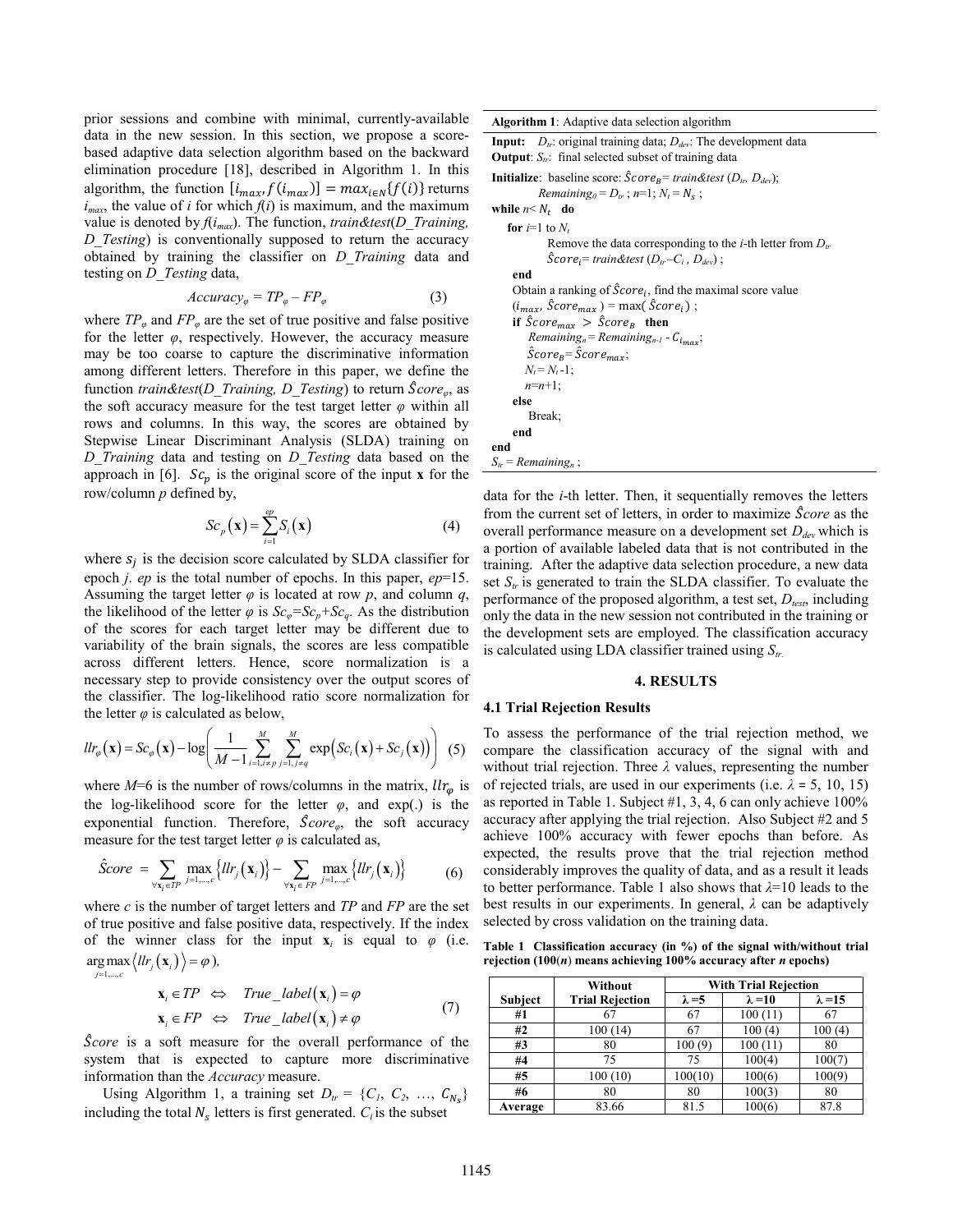## **4.2 Adaptive Training Results**

In our experiments, we assume that data for five target letters are available in the current session. The rest of the data in the current session is used as the test set to assess the performance of our proposed algorithm. We compare the classification accuracy achieved via the score-based adaptive training approach, to the system with no adaptive training (no historical data from prior sessions are taken into account). The comparison is depicted in Figure 2 which shows that if no new data is available, the non-adaptive system cannot produce any output, whereas our proposed method already generates stable classification accuracy up to 79%. Using all five available target letters' data, the non-adaptive system achieves the same accuracy that the proposed adaptive training method generated without any data from the current session. With the five target letters' data, the proposed adaptive training method achieves 91% average accuracy within six subjects shown in Figure 1.

 Then, we evaluate the effectiveness of the proposed scorebased adaptive data selection criterion. To do so, we compare the adaptive training based on ̂*core* in Eq. (6) with the *Accuracy* criterion in Eq. (3). The results of the comparison between the accuracy-based and the score-based methods are reported in Table 2. The results achieved based on the ̂*core* value are constantly and considerably better than those based on the *Accuracy* value with different number of available letters.

 The last two columns in Table 2 show the averaged classification results with different number of available letters in the new session under the accuracy-based and score-based adaptive training method. The proposed method achieves more than 80% average accuracy on all the subjects with only two available letters' data, and more than 90% average accuracy with five letters.

The results in Table 2 show that the proposed ̂*core* measure and the adaptive training algorithm are effective in improving the *Accuracy* measure by capturing more discriminative information during the training process. Finally, based on the results of the score-based adaptive training algorithm, five letters are enough for the calibration session to obtain good classification accuracy. Compared to the requirement of at least 30 letters recording in the typical calibration period (30\*67.5=2025 seconds), our proposed algorithm dramatically reduces the calibration time (5\*67.5s=337.5 seconds).



**Fig 2** Comparison of the classification accuracy achieved by the nonadaptive method (OD, in dash line) and the score-based adaptive training method (AT, in solid line)

## **5. CONCLUSION**

In this paper, we present a score-based adaptive training algorithm to efficiently shorten the calibration period, as well as achieve better classification performance. In the proposed approach, the data from several prior sessions are combined with few currently available data in the new session. The adaptive training process is accomplished by rejecting the redundant trials based on a similarity score in the preprocessing stage, and then selecting the most relevant data from prior sessions based on the log-likelihood score value. The experimental results validate the good performance of our proposed algorithm. With five available letters' data in the new session, the classification accuracy could achieve 100% (91% on average). Also with no available new data, our proposed method can achieve 79% accuracy (70% on average). Furthermore, in contrast to a nonadaptive method and the accuracy-based adaptive training algorithm, our proposed algorithm significantly outperforms for every subjects under different numbers of available letters' data. Finally, the results of the proposed algorithm show that five letters are enough for calibration to achieve good classification performance.

| # of letters |              | <b>Subjects</b> |              |      |              |      |              |      |              |      |              | Averaged on |                |      |
|--------------|--------------|-----------------|--------------|------|--------------|------|--------------|------|--------------|------|--------------|-------------|----------------|------|
| available in | #1           |                 | #2           |      | #3           |      | #4           |      | #5           |      | #6           |             | all 6 subjects |      |
| new session  | <b>Score</b> | Acc             | <b>Score</b> | Acc  | <b>Score</b> | Acc  | <b>Score</b> | Acc  | <b>Score</b> | Acc  | <b>Score</b> | Acc         | <b>Score</b>   | Acc  |
| $\bf{0}$     | 64.3         | 57.1            | 64.3         | 57.1 | 78.6         | 71.4 | 78.6         | 64.3 | 68.2         | 59.1 | 60           | 53.3        | 69             | 60.4 |
|              | 71.4         | 42.9            | 71.4         | 71.4 | 78.6         | 71.4 | 92.9         | 78.6 | 81.8         | 72.7 | 73.3         | 53.3        | 78.2           | 65.1 |
| 2            | 71.4         | 57.1            | 78.6         | 71.4 | 78.6         | 57.1 | 92.9         | 78.6 | 81.8         | 72.7 | 80           | 60          | 80.5           | 66.2 |
| 3            | 71.4         | 71.4            | 78.6         | 78.6 | 85.7         | 78.6 | 92.9         | 78.6 | 86.4         | 77.3 | 80           | 73.3        | 82.5           | 76.3 |
| 4            | 78.6         | 71.4            | 92.9         | 78.6 | 92.9         | 78.6 | <i>100</i>   | 85.7 | 86.4         | 72.7 | 86.7         | 73.3        | 89.6           | 76.7 |
| 5            | 78.6         | 71.4            | 92.9         | 85.7 | 92.9         | 78.6 | <i>100</i>   | 85.7 | 86.4         | 81.8 | 93.3         | 80.0        | 90.7           | 80.5 |
| Average      | 72.6         | 61.9            | 79.8         | 73.8 | 84.5         | 72.6 | 92.9         | 78.6 | 81.8         | 72.7 | 78.9         | 65.6        |                |      |

**Table 2 Classification accuracy (in %) achieved by the accuracy-based (Acc) vs. score-based (Score) adaptive training method.**